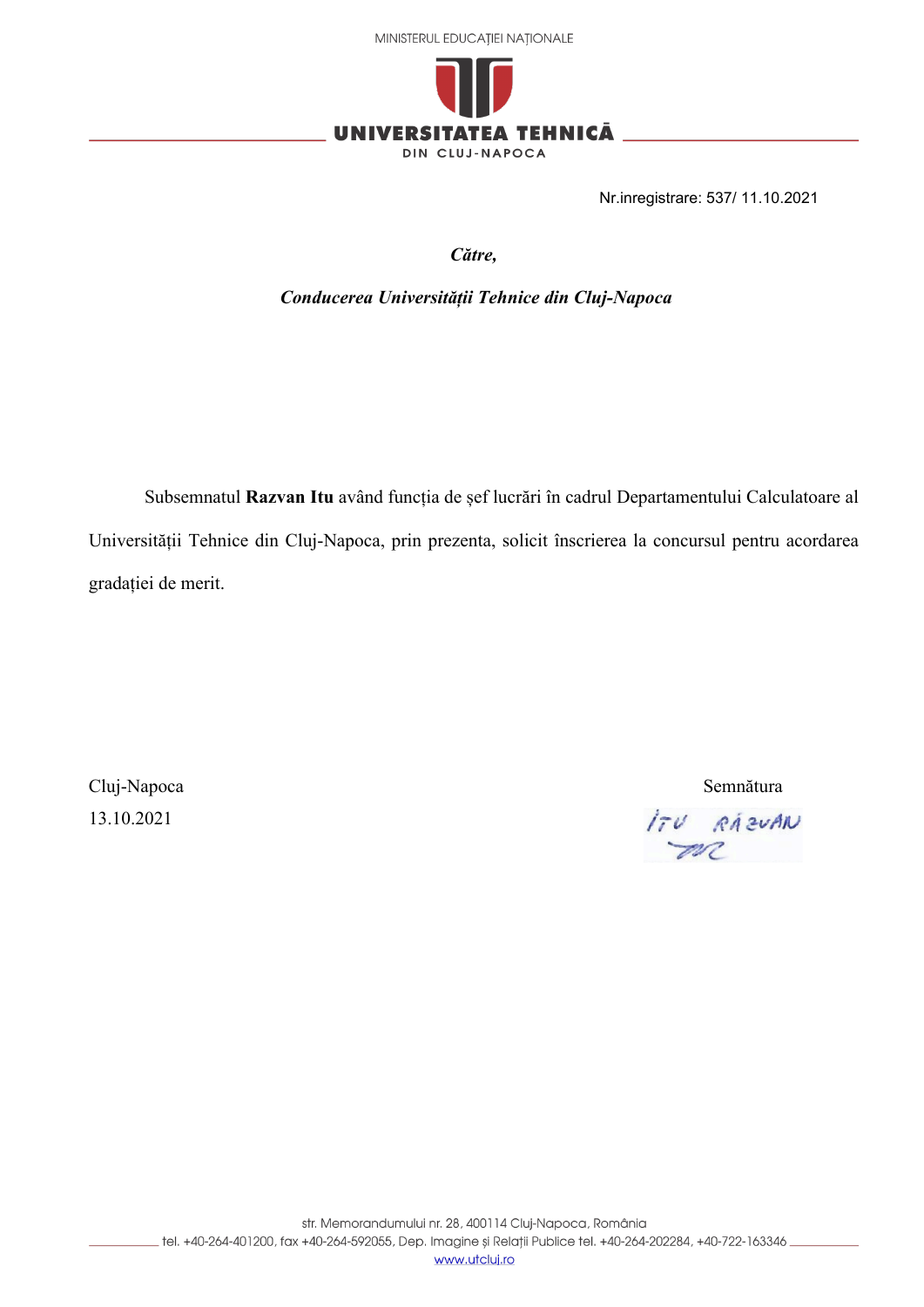

# **RĂZVAN ITU**

office: Barițiu 26, room 37, Cluj-Napoca | +40755461122 | razvan.itu@cs.utcluj.ro

| EDUCATION                                                                                                                                                                                                                                                                                                                                                  |                       |
|------------------------------------------------------------------------------------------------------------------------------------------------------------------------------------------------------------------------------------------------------------------------------------------------------------------------------------------------------------|-----------------------|
| Technical University of Cluj-Napoca<br>Doctor of Philosophy (PhD), Computer Science<br>Thesis: "Monocular perception system using artificial vision and intelligence"<br>Honor: Thesis passed with "Magna Cum Laude"                                                                                                                                       | $2015 - 2019$         |
| Technical University of Cluj-Napoca<br>Master of Science (MSc), Computer Science, Artificial Intelligence and Vision<br>Dissertation: "Generic obstacle tracking in traffic environments using Android powered mobile devices"<br>Honor: Dissertation passed with grade 10                                                                                 | $2013 - 2015$         |
| Technical University of Cluj-Napoca<br><b>Bachelor of Science (BS), Computer Science</b><br>Diploma: "Obstacle detection using monocular vision on smart mobile devices with Android operating system"                                                                                                                                                     | $2009 - 2013$         |
| <b>TEACHING EXPERIENCE</b>                                                                                                                                                                                                                                                                                                                                 |                       |
| Technical University of Cluj-Napoca<br>Lecturer<br>Course: Design with Microprocessors<br>Laboratory: Design with Microprocessors, Computer Architecture, Image Processing                                                                                                                                                                                 | $2020 - present$      |
| Technical University of Cluj-Napoca<br><b>Teaching assistant</b><br>Laboratory: Design with Microprocessors, Computer Architecture, Image Processing                                                                                                                                                                                                       | $2014 - 2020$         |
| WORK EXPERIENCE                                                                                                                                                                                                                                                                                                                                            |                       |
| Technical University of Cluj-Napoca<br>Researcher<br>Main research interests: image processing for driver assistance, develop algorithms for object<br>detection and tracking on mobile devices and desktops, video camera self-calibration systems and<br>algorithms, self-driving vehicle systems based on image processing and artificial intelligence. | Oct. 2014 - present   |
| AppsRise SRL (now P3 Digital Services SRL)<br><b>Android Developer</b><br>Develop mobile applications on Android powered devices. Task management and estimatation.<br>Conduct hiring interviews, manage small development team, discuss with clients and help identifying<br>relevant product features and functionalities.                               | Oct. 2013 - Feb. 2016 |
| SmartTech 2000 SRL (now Tecnoworks SRL)<br><b>Android Developer</b><br>Develop mobile applications on Android powered devices.                                                                                                                                                                                                                             | Jun. 2012 - Feb. 2013 |
|                                                                                                                                                                                                                                                                                                                                                            |                       |

#### PUBLICATIONS AND PAPERS

#### **Books:**

1. R. Danescu, M. P. Muresan, **R. Itu**, T. Marita, "Design with Microprocessors - Laboratory Guide", UTPRESS Cluj-Napoca, 2018, ISBN: 978-606- 737-337-0.

2. R. Danescu, M. P. Muresan, **R. Itu**, "Proiectare cu Microprocesoare - Indrumator de laborator", UTPRESS Cluj-Napoca, 2018, ISBN: 978-606-737- 336-3.

#### **Book chapters:**

1. R. Danescu, D. Borza, **R. Itu**, "Detecting Micro-Expressions in Real Time Using High-Speed Video Sequences", InTechOpen Video Surveillance, DOI: 10.5772/intechopen.76155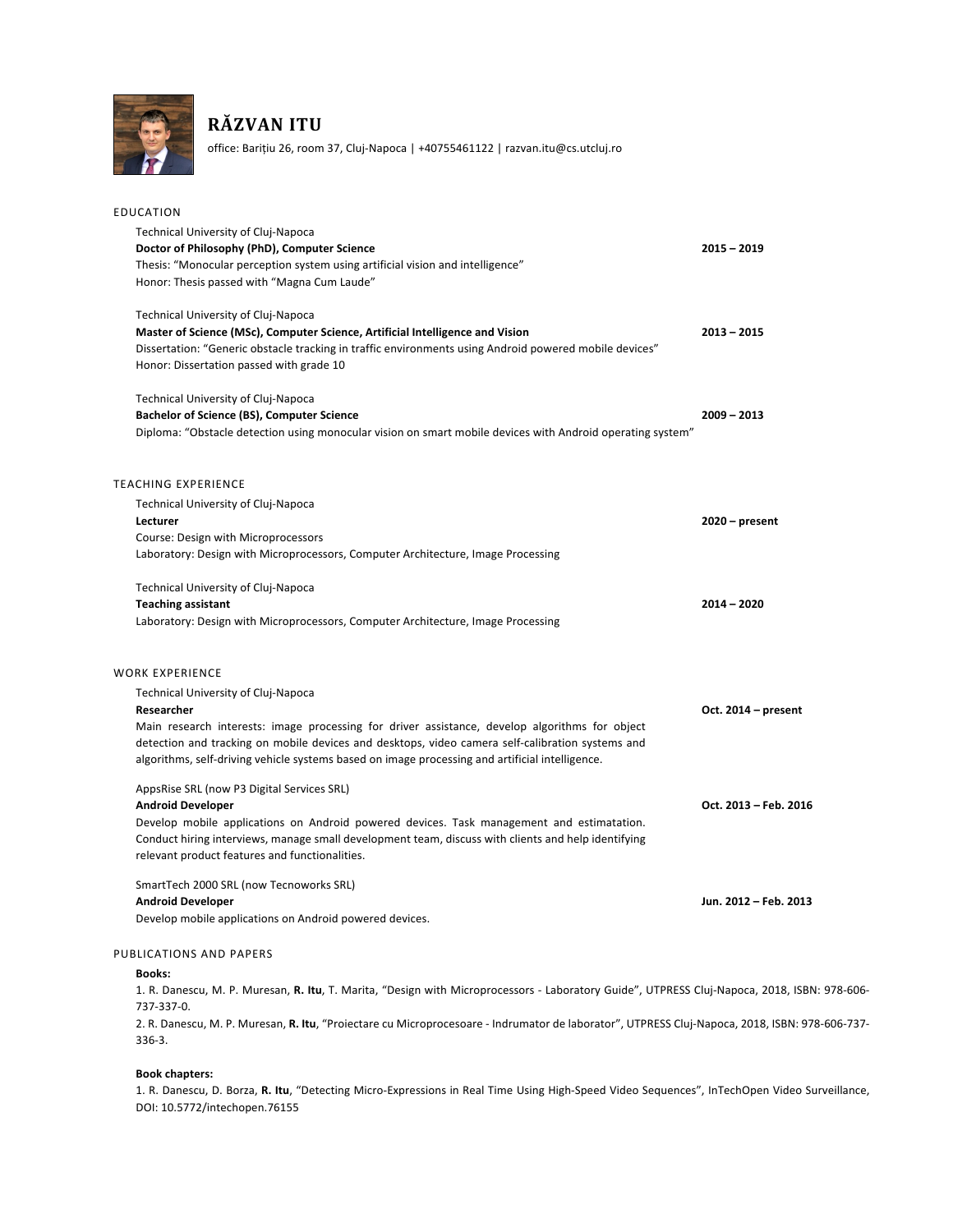#### **ISI indexed journals:**

1. R. Danescu, **R. Itu**, A. Petrovai, "Generic Dynamic Environment Perception Using Smart Mobile Devices", Sensors, Vol. 16, No. 10, 2016, Art. No. 1721, ISSN 1424-8220.

2. D. Borza, R. Danescu, **R. Itu**, S. Darabant, "High-Speed Video System for Micro-Expression Detection and Recognition", Sensors, Vol. 17, No. 12, 2017, Art. No. 2913, ISSN 1424-8220.

3. D. Borza, **R. Itu**, R. Danescu, "In the Eye of the Deceiver: Analyzing Eye Movements as a Cue to Deception", Journal of Imaging, Vol. 4, No. 10, 2018, Art. No. 120, ISSN 2313-433X.

4. **R. Itu**, R. Danescu, "A Self-Calibrating Probabilistic Framework for 3D Environment Perception Using Monocular Vision", Sensors, Vol. 5, No. 20, 2020, Art. No. 1280, ISSN 1424-8220.

#### **Indexed conference papers:**

1. **R. Itu**, R. Danescu, "An Efficient Obstacle Awareness Application for Android Mobile Devices", International Conference on Intelligent Computer Communication and Processing (ICCP 2014), 2014, pp. 157-163. [ISI][IEEE][SCOPUS]

2. R. Danescu, **R. Itu**, A. Petrovai, "Sensing the driving environment with smart mobile devices", 2015 IEEE 11th International Conference on Intelligent Computer Communication and Processing (ICCP 2015), pp. 271-278. [ISI][IEEE][SCOPUS][DBLP]

3. R. Danescu, A. Petrovai, **R. Itu**, S. Nedevschi, "Generic obstacle detection for mobile devices using a dynamic intermediate representation", Advances in Intelligent Systems and Computing, vol. 427, 2016, pp. 629-639, ISBN 978-3-319-29503-9. [ISI][SCOPUS][DBLP]

4. **R. Itu**, D. Borza, R. Danescu, "Automatic extrinsic camera parameters calibration using convolutional neural networks", 2017 IEEE 13th International Conference on Intelligent Computer Communication and Processing (ICCP 2017), pp. 273-278. [ISI][IEEE][SCOPUS][DBLP]

5. D. Borza, **R. Itu**, R. Danescu, "Real-time micro-expression detection from high speed cameras", 2017 IEEE 13th International Conference on Intelligent Computer Communication and Processing (ICCP 2017), pp. 357-361. [ISI][IEEE][SCOPUS][DBLP]

6. **R. Itu**, R. Danescu, "Machine Learning Based Automatic Extrinsic Calibration of an Onboard Monocular Camera for Driving Assistance Applications on Smart Mobile Devices", 2018 International Forum on Advanced Microsystems for Automotive Applications, pp. 16-28. [ISI][IEEE][SCOPUS]

7. I. Mocan, **R. Itu**, A. Ciurte, R. Danescu, R. Buiga, "Automatic Detection of Tumor Cells in Microscopic Images of Unstained Blood using Convolutional Neural Networks", 2018 IEEE 14th International Conference on Intelligent Computer Communication and Processing (ICCP 2018), pp. 319-324. [IEEE][SCOPUS][DBLP]

8. D. Borza, **R. Itu**, R. Danescu, "Micro Expression Detection and Recognition from High Speed Cameras using Convolutional Neural Networks", 2018 13th International Joint Conference on Computer Vision, Imaging and Computer Graphics Theory and Applications (VISIGRAPP 2018), pp. 201-208. [SCOPUS][DBLP]

9. R. Danescu, **R. Itu**, "Camera Calibration for CNN Based Generic Obstacle Detection", EPIA Conference on Artificial Intelligence, 2019, pp. 623- 636. [ISI][IEEE][DBLP]

10. D. Borza, **R. Itu**, R. Danescu, I. Barbantan, "Analysing facial features using CNNs and computer vision", Modeling And Development of Intelligent Systems (MDIS 2019), 2019, pp. 146-157. [SCOPUS]

11. R. Danescu, **R. Itu**, D. Borza, "Dynamic 3D Environment Perception Using Monocular Vision and Semantic Segmentation", 2019 IEEE 15th International Conference on Intelligent Computer Communication and Processing (ICCP 2019), pp. 193-200. [ISI][IEEE][DBLP]

12. **R. Itu**, R. Danescu, "MONet - Multiple Output Network for Driver Assistance Systems Based on a Monocular Camera", 2020 IEEE 16th International Conference on Intelligent Computer Communication and Processing (ICCP 2020), pp. 325-330. [ISI][IEEE][DBLP]

13. R. Danescu, **R. Itu**, M.P. Muresan, "PartID - Individual Objects Tracking in Occupancy Grids Using Particle Identities", 2020 IEEE 16th International Conference on Intelligent Computer Communication and Processing (ICCP 2020), pp. 283-290. [ISI][IEEE][DBLP]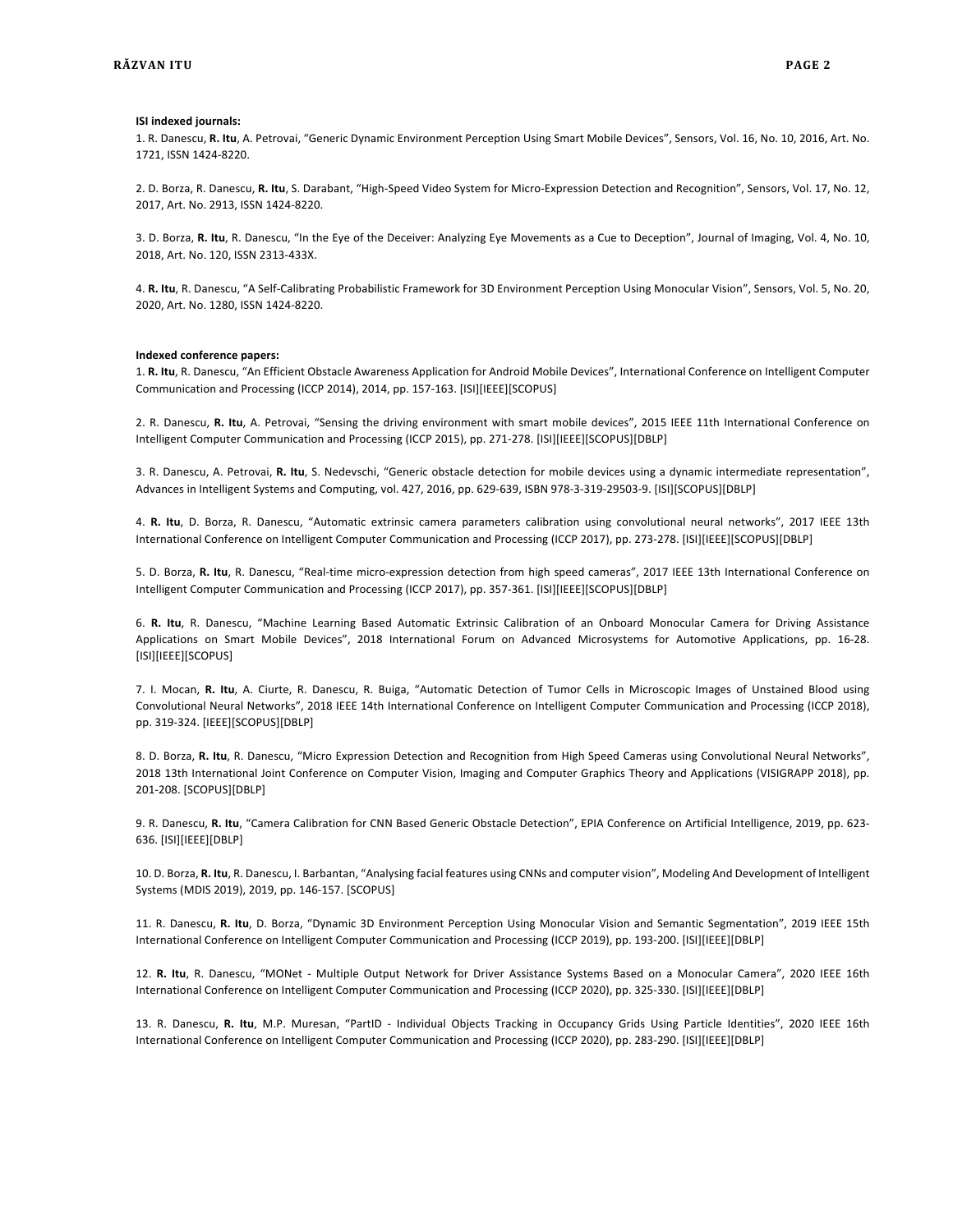#### **Patents:**

1. "Metoda pentru segmentare automata a anomaliilor din imaginile mamografice", registration submitted at OSIM with nb. A/00018 from 16.01.2019. Patent application was filled by the project beneficiary (PixelData SRL) with authors from Technical University of Cluj-Napoca: Marita Tiberiu, Brehar Raluca, **Itu Razvan**, Mitrea Delia.

#### RESEARCH PROJECTS

#### **Research projects funded by Romanian Government (UEFISCDI):**

1. 2021-present, "Modelarea, Estimarea si Gestionarea Situatiilor Periculoase prin Analiza Continua a Sistemului Sofer-Vehicul-Mediu", PN-III-P4- ID-PCE2020-1700, project manager Radu Dănescu, member 2021-present.

2. 2021-present, "Sistem compact pentru achizitia de imagini si masurarea pozitiei tintelor din domeniul LEO (CAMELEON)", PN-III-P2-2.1-PED-2019-4819, project manager Radu Dănescu, member 2021-present.

3. 2018-2020, "Tehnici avansate de percepție a mediului folosind Deep Learning și estimatori probabilistici (DEEPSENSE)", PN-III-P1-1.1-TE-2016- 0440, project manager Radu Dănescu, member 2018-2020.

4. 2018, "Platformă hibridă de comunicații prin lumină vizibilă și realitate augmentată pentru dezvoltarea de sisteme inteligente de asistență și siguranță activă a autovehiculelor (CARSAFE)", PN-III-P1-1.2-PCCDI2017-0917, project manager Negru Mihai, member 6 months.

5. 2018, "Unealtă pentru procesarea și analiza asistată de calculator a imaginilor mamografice (M-ASSIST)", PN-III-P2-2.1-CI-2018-1362, project manager Tiberiu Marița, member 6 months.

6. 2015-2017, "Multifocal System for Real Time Tracking of Dynamic Facial and Body Features (MULTIFACE)", PN-II-RU-TE-2014-4-1746, project manager Radu Dănescu, membru 3 years.

#### **Research projects with industrial partners:**

1. 2018-2019, "Recunoașterea trăsăturilor faciale prin procesare de imagini", beneficiary Tapptitude SRL, project manager Diana Borza, member 6 months.

2. 2017-2018, "Procesarea imaginilor captate cu camere de profunzime", beneficiary NTT Data SRL, project manager Mihai Negru, member 6 months.

3. 2016-2017, "Image and data processing for automatic mapping", beneficiary TELENAV GMBH Germania, project manager Radu Dănescu, member 2 years.

#### OTHER PRESENTATIONS & MEDIA APPEARANCES

| Experts Panel Talk at Today Software Magazine, Cluj-Napoca | Aug. 2020 |
|------------------------------------------------------------|-----------|
| Cluj AI, Cluj-Napoca                                       | Sep. 2017 |
| iQuest Keyboards & Mice, Brasov                            | Dec. 2015 |
| IT Days Idea Challenge, Cluj-Napoca                        | Nov. 2015 |
| Startup Pitch event at CluiHub, Clui-Napoca                | May. 2015 |
| Innovation Days, Cluj-Napoca                               | Mar. 2015 |
| IT Days, Cluj-Napoca                                       | Dec. 2014 |
| DroidCon, Bucharest                                        | Oct. 2014 |
| TV interview for Digi24, Cluj-Napoca                       | Sep. 2014 |
| Magazine interview for Transilvania Business, Cluj-Napoca  | Sep. 2014 |
| Mobile Mondays Meetup CluiHub, Clui-Napoca                 | Sep. 2014 |

#### LANGUAGES

Romanian – native language

English – speak fluently and read/write with high proficiency German – speak, read, and write with basic competence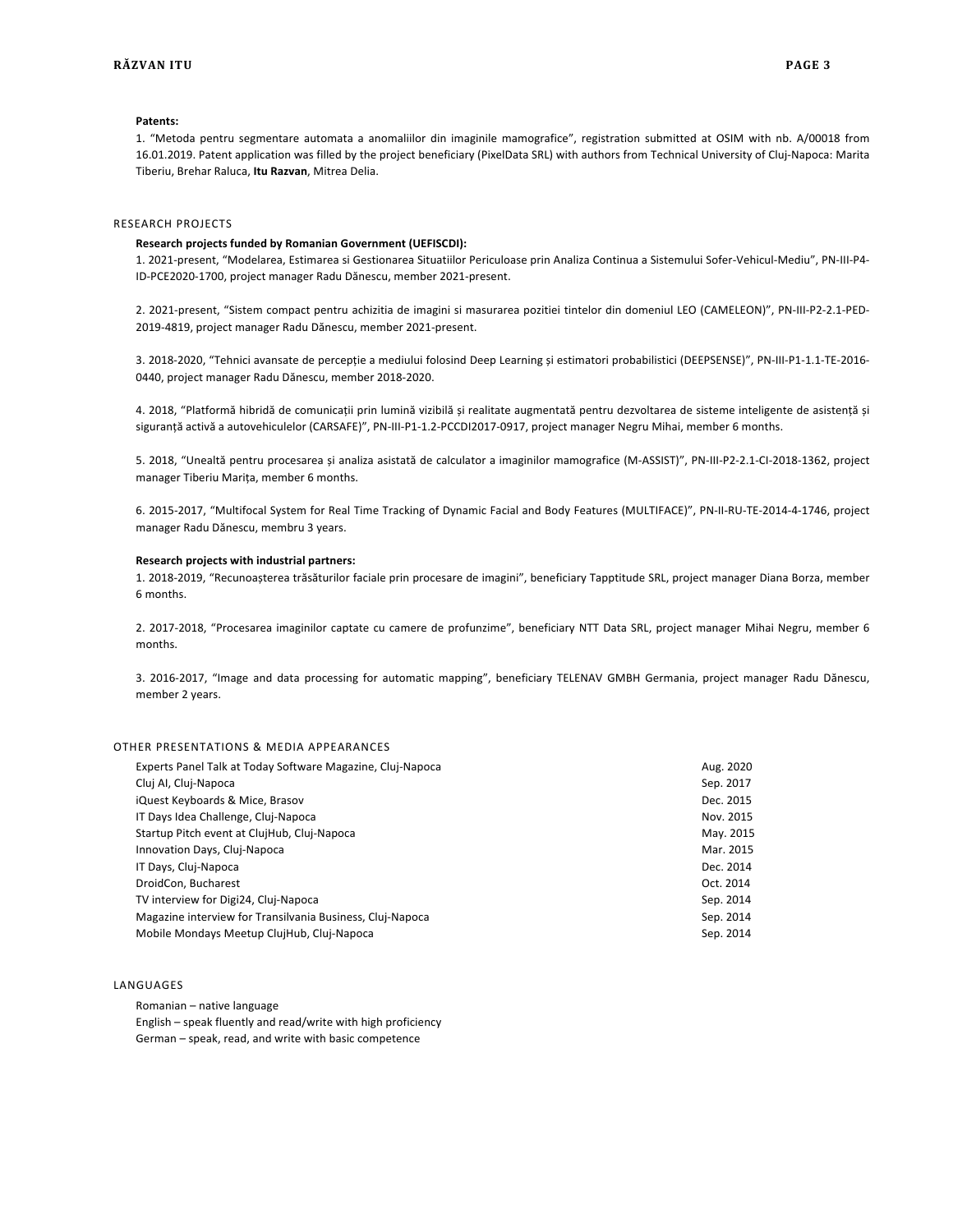#### MEMBERSHIPS

MDPI journal reviewer ITSC journal reviewer IEEE paper reviewer IV conference reviewer ICCP conference reviewer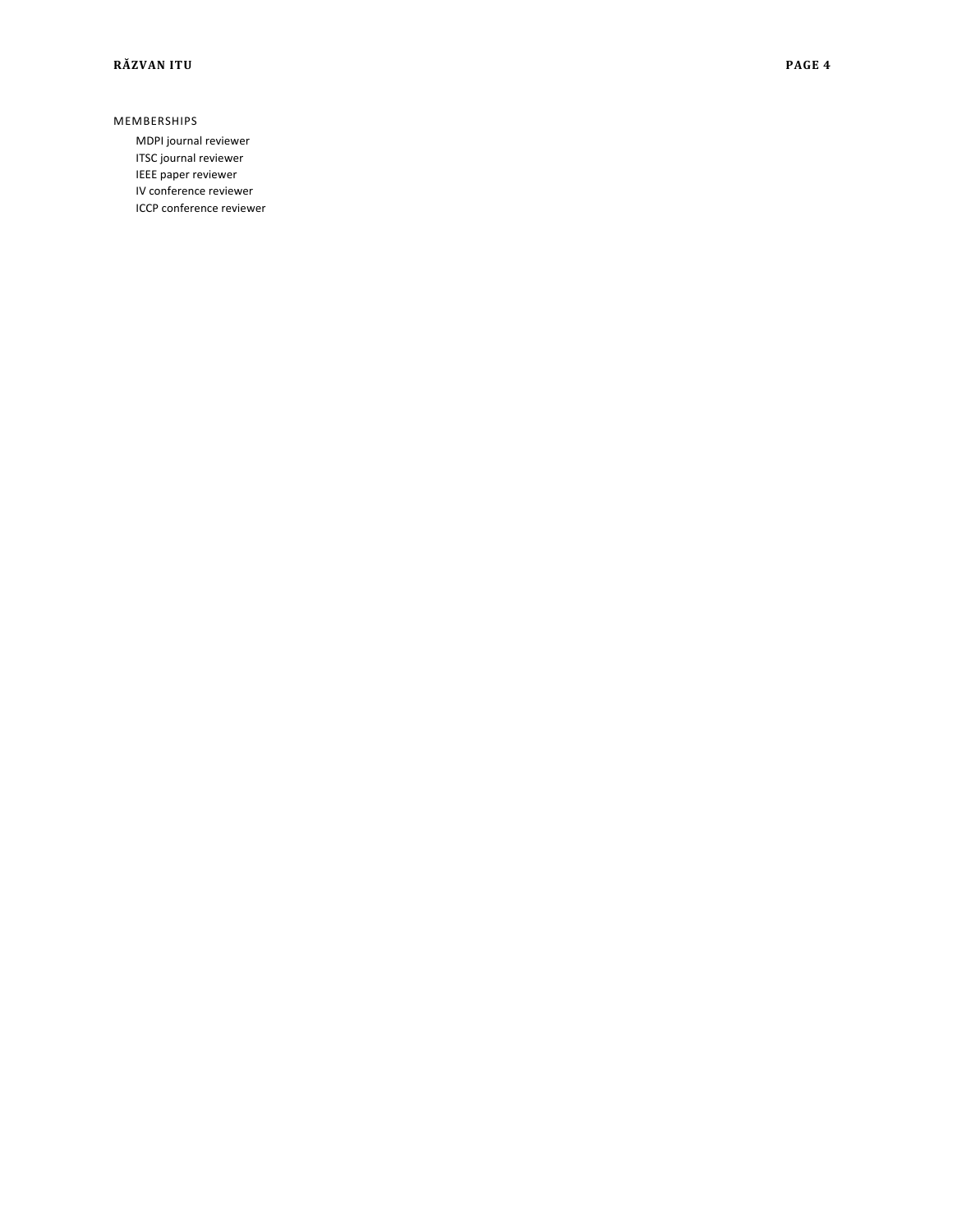**Raport de autoevaluare**

Candidat: S.l. dr. ing. Razvan ITU

## **SECŢIUNEA 1**

## **Realizări raportate în Sistemul Integrat de Evaluare a Activităților Didactice, de Cercetare şi Management (SIMAC)**

a) Punctajul realizat in anul 2018: 4.43346 A = **44.33 puncte**

b) Punctajul realizat in anul 2019: 6.48980 A = **64.89 puncte**

c) Punctajul realizat in anul 2020: 9.88790 A = **98.87 puncte**

### **Punctaj total SIMAC: 208.09 puncte**

### **SECŢIUNEA 2**

### **Alte realizări în planul activității didactice (care nu sunt incluse în sistemul integrat de evaluare SIMAC)**

a) Discipline noi asimilate, corelate cu standardele naționale introduse în planul de învăţământ. (maxim 20 pct).

### **Nu există: 0 p**

b) Profesor invitat pentru activități didactice la universităţi din ţară/ străinătate (maxim 20 pct).

#### **Nu există: 0 p**

c) Organizarea unor activități cu studenții (practică în țară/ străinătate, cursuri de vară, etc.). (maxim 20 pct).

Îndrumarea studenților de anul trei licență la practica de vară desfășurată în cadrul grupului de cercetare "Image Processing and Pattern Recognition Research Centre" (IPPRRC) din care fac parte.

## **Punctaj propus: 20 p**

d) Dezvoltarea bazei materiale la nivel departamental în concordanţă cu standardele specifice. (maxim 20 pct).

Instalarea și configurarea sistemelor software folosite pentru laboratoarele de Proiectare cu Microprocesoare (sala de laborator 107) și Arhitectura Calculatoarelor (sala 205). Întreținere și reparare hardware folosit în cadrul materiei Proiectare cu Microprocesoare (platforme robotice, senzori, microcontrollere Arduino). **Punctaj propus: 20 p**

e) Dezvoltarea de noi laboratoare (maxim 20 pct).

Dezvoltarea de noi lucrări de laborator în cadrul materiei Proiectare cu Microprocesoare.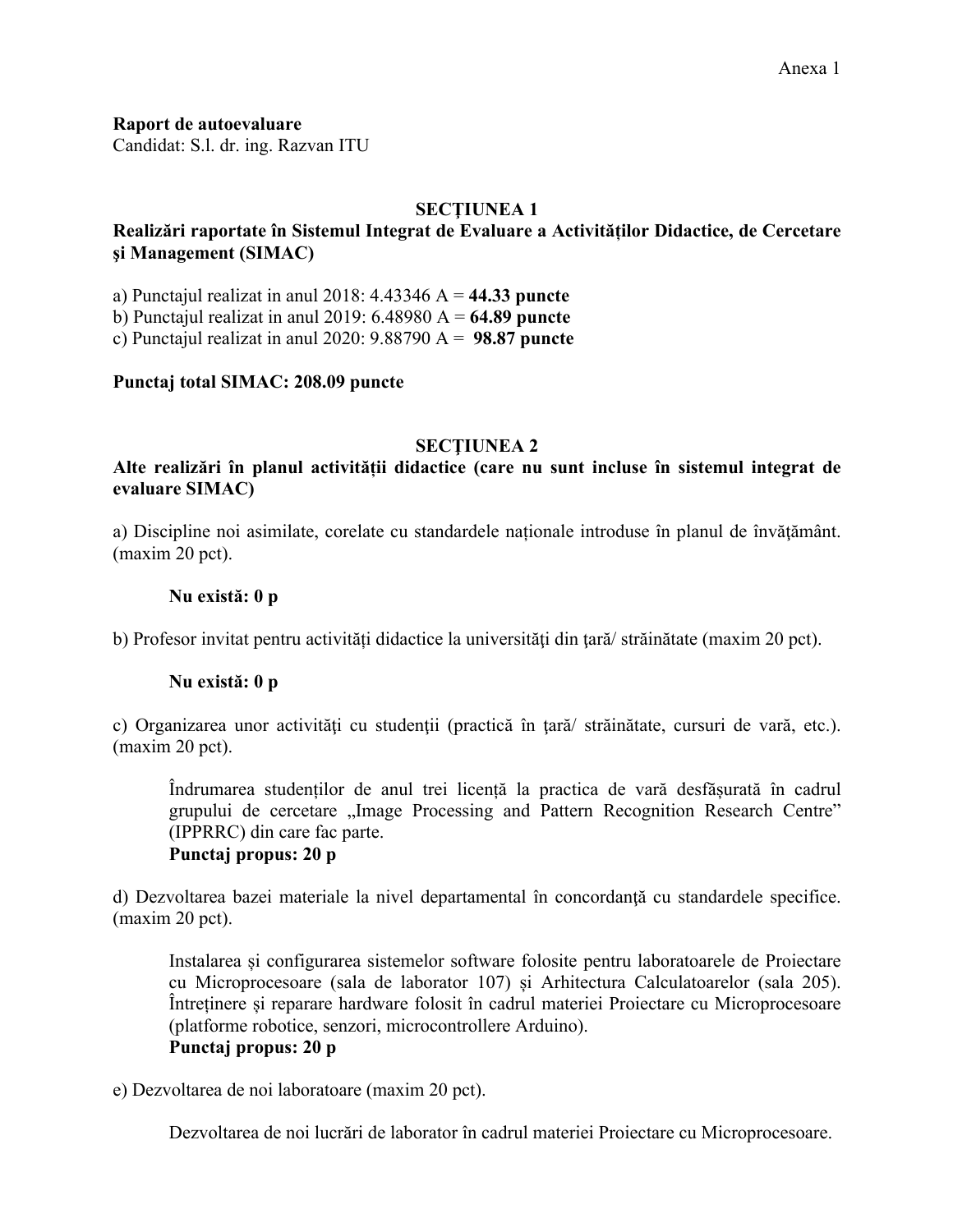### **Nu există: 20p**

f) Recunoașteri ale performanțelor didactice educaționale (maxim 20 pct). Stabilit pe baza evaluării cadrului didactic.

Evaluările bune obținute din partea studenților în sistemul de evaluare al cadrelor didactice din UTCN.

### **Punctaj propus: 20p**

g) Activităţi de manageriat în procesul de învăţământ (decan de an, tutorat ECTS, etc.) (maxim 20 pct).

### **Nu există: 0p**

h) Alte activități educaționale semnificative diferite de cele de la punctele (a - g). (maxim 20 pct).

### **Nu există: 0p**

### **SECȚIUNEA 3**

## **Activităţi manageriale şi administrative în sprijinul procesului didactic şi de cercetaredezvoltare**

a) Funcţii executive de conducere (punctajul se acordă pentru ultimii 3 ani):

### **Nu există: 0p**

b) Funcții deliberative de conducere:

**Nu există: 0p**

#### **SECŢIUNEA 4**

### **Activități la nivel de departament/ facultate care nu sunt incluse în secțiunile anterioare**

a) Activitatea de întocmire a documentației de acreditare (maxim 20 pct).

Actualizarea fișelor de laborator didactice și de cercetare din cadrul colectivului de didactic și de cercetare IPPRRC pentru evaluarea ARACIS la nivel de licență, master și a școlii doctorale.

#### **Punctaj propus: 20 puncte**

b) Activitatea de întocmire a statelor de funcții și a orarului (maxim 20 pct). **Nu există: 0p**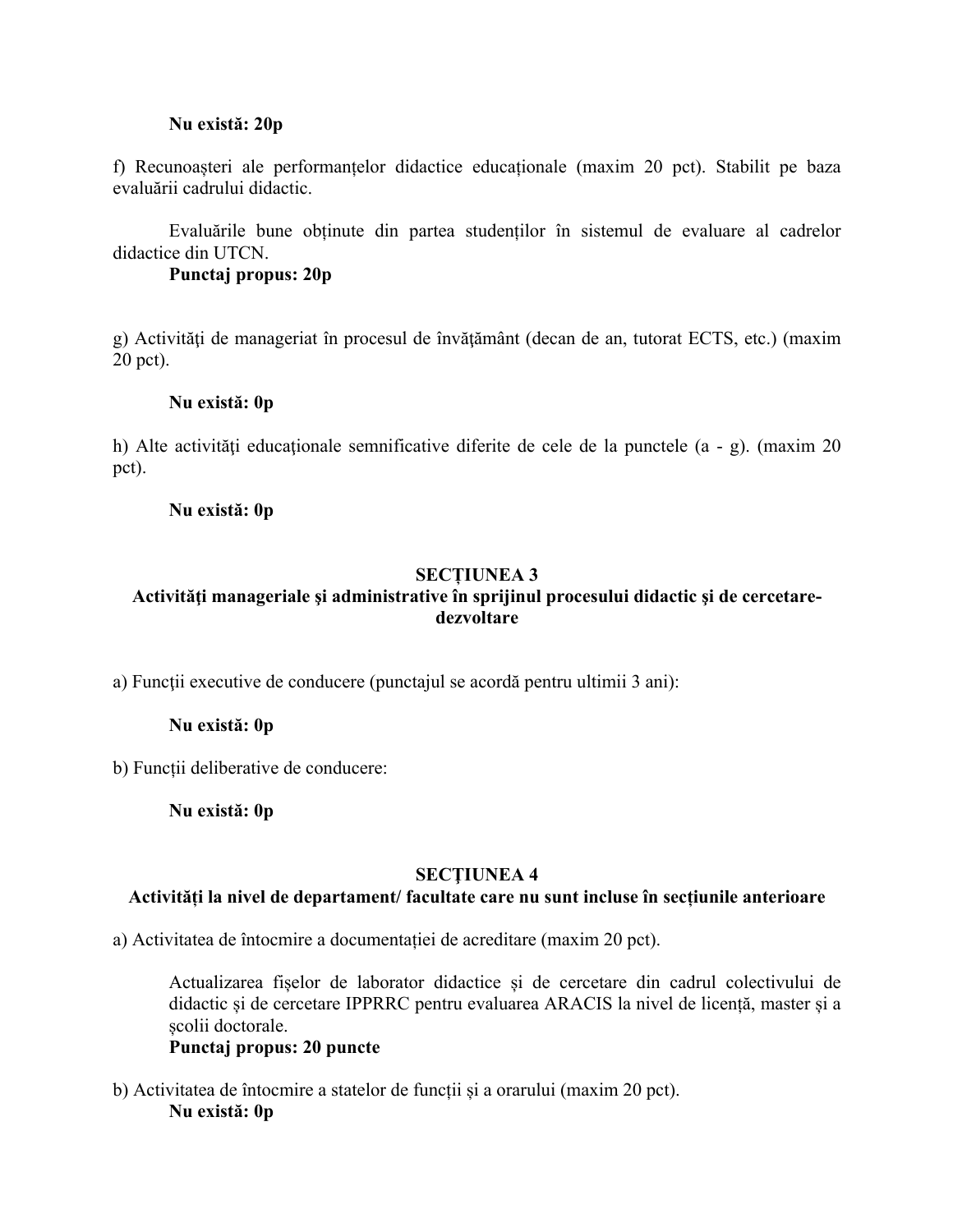c) Activitatea de promovare, pregătirea, desfășurarea admiterii la licență, masterat (maxim 20 pct).

Participarea atât la procesul instruire a candidaților și la examenul de admitere licență. Membru în comisia de admitere licență. **Punctaj propus: 20 p**

d) Activitatea în cadrul cercurilor științifice studențești altele decât cele definite la S2 -h (maxim 20 pct).

### **Nu există: 0p**

e) Organizarea zilei absolvenților, ziua porților deschise a facultății (maxim 20 pct).

### **Nu există: 0 p**

f) Organizarea concursurilor studențești locale, naționale și internaționale (maxim 20 pct).

Participarea la supravegherea concursului ACM (2019). **Punctaj propus: 5 p**

g) Ținuta morală și comportarea academică (maxim 20 pct).

## **Punctaj propus: 20 p**

h) Alte activități semnificative la nivel de departament/ facultate diferite de cele de la punctele (a - g). (maxim 20 pct).

Crearea și administrarea paginii de Facebook a Facultății de Automatică și Calculatoare pentru promovarea online a departamentului. Promovarea universității în cadrul conferințelor din industrie și presă.

**Punctaj propus: 20 p**

**Data: 13.10.2021 Semnătura**

ITU RAZUAN  $\rightarrow$